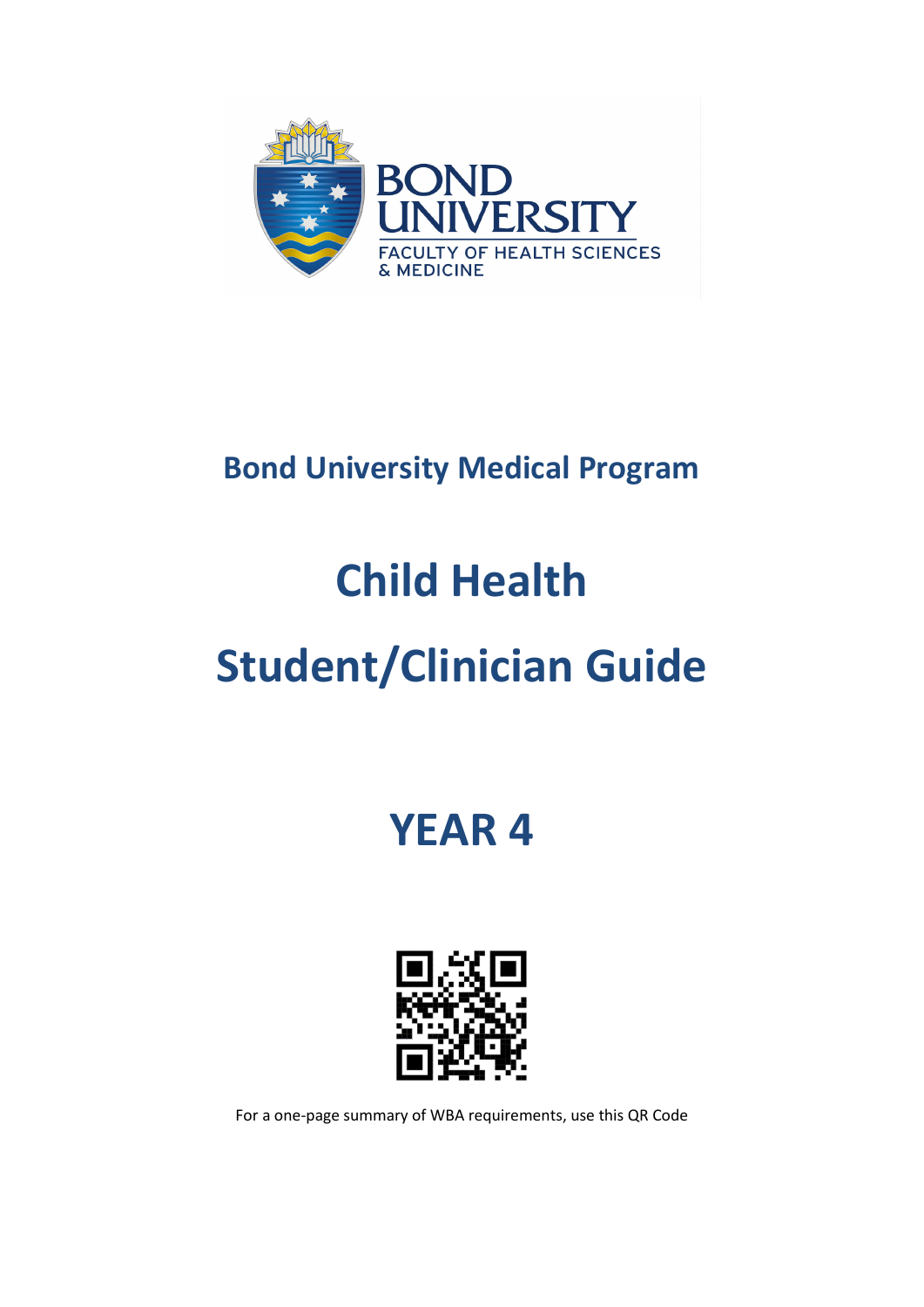# **Child Health Rotation**

Child Health (Paediatrics) encompasses medical, surgical, subspecialty and community clinical practice concepts and management. This presents a challenge but also great rewards; becoming comfortable in dealing hands-on with infants, young children adolescents and their families can take time.

Paediatrics is a particularly holistic practice, not being confined to a single organ system. Issues are addressed not only in the context of the different anatomy and physiology but in the context of the family, wider social circle, and society. Psychosocial aspects and normal growth and development of the child are also important aspects to be understood during this clinical rotation. The rotation aims to provide students with an overview of the most common and important health issues affecting children.

Remember that unlike other rotations throughout medical school, this may be your last opportunity to review/examine/treat a child or your person before you are an intern doing it on your own! Make the most of your rotation and the opportunities given.

|                 | Child Health Rotation Specific Learning Outcomes                                                                                                                                                  | Link to year<br>LO's See<br>appendix 1 |
|-----------------|---------------------------------------------------------------------------------------------------------------------------------------------------------------------------------------------------|----------------------------------------|
| CH <sub>1</sub> | Demonstrate the ability to take a history related to a paediatric patient:<br>this will include particular history needed for a neonate, infant, child or<br>adolescent.                          | Y4CP01<br>Y4CP04                       |
| CH <sub>2</sub> | Recognise normal physical findings and identify common abnormal<br>findings in paediatrics;                                                                                                       | Y4SS01<br>Y4CP03                       |
| CH <sub>3</sub> | Interpret the results of commonly encountered screening and<br>diagnostic tests, diagnostic imaging and procedures in paediatrics;                                                                | <b>Y4CP07</b>                          |
| CH <sub>4</sub> | Recognise serious physical and mental illness in paediatrics and discuss<br>the initial plan of management for acute child and adolescent<br>emergencies                                          | Y4CP04                                 |
| CH <sub>5</sub> | Recognise that the practice of child health is family centered,<br>developmentally informed and requires a good understanding of<br>parental mental health and the social determinants of health. | Y4CP08<br>Y4HS03                       |

### **Timetable and Contacts**

**Students are expected to be present on a daily basis during their rotation**. If students are unable to attend for any reason, they are required to advise the clinician, hospital co-ordinator (where available) and the Placements Team at Bond University: [Med-placements@bond.edu.au](mailto:Med-placements@bond.edu.au)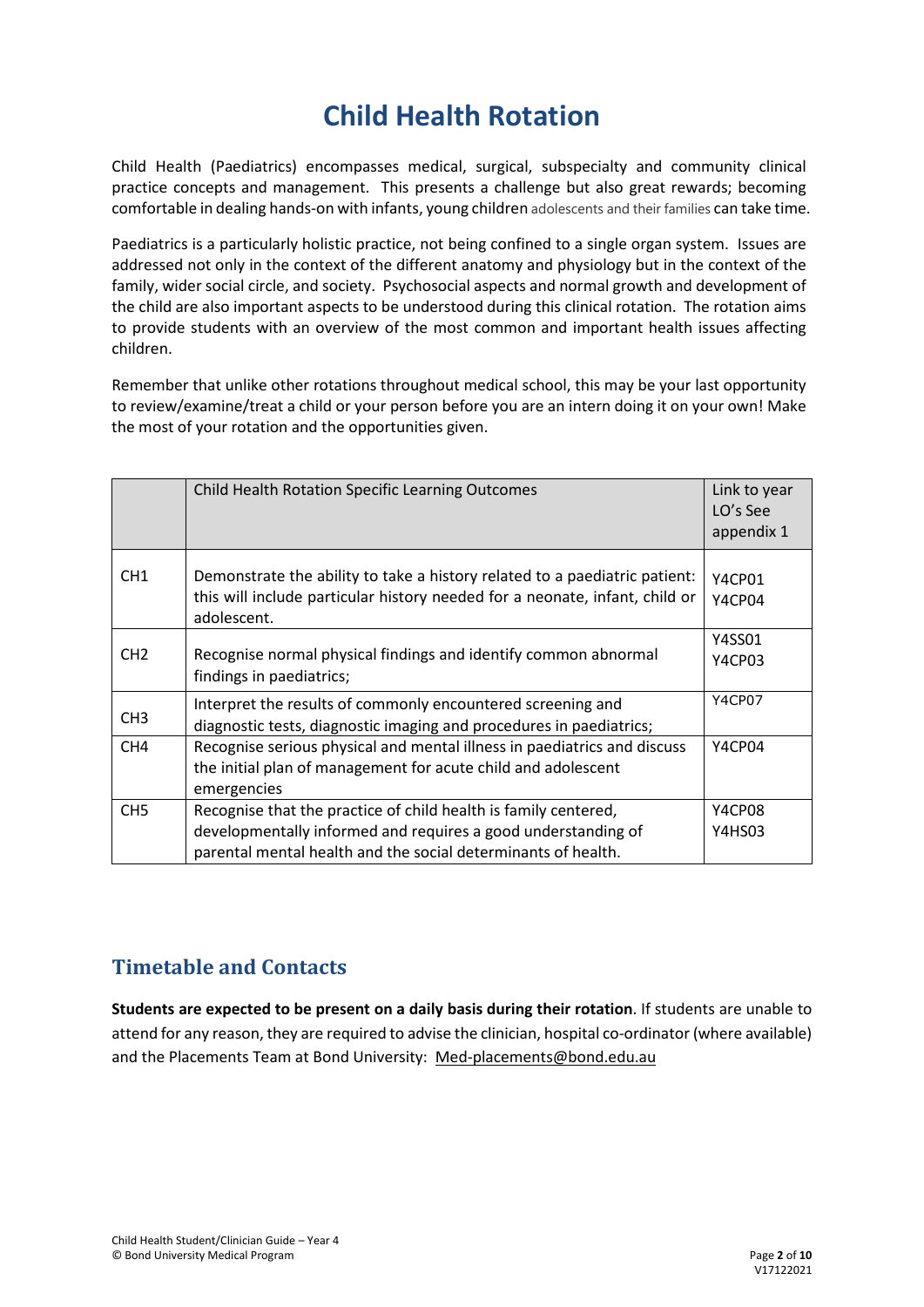## **Clinical Supervision and Assessment**

Students have a variety of workplace-based assessments (WBA) to successfully complete as a requirement for progression in the Medical Program. Assessments are completed in Osler ePortfolio, a cloud-based mobile assessment technology.

For assistance with Osler contact: [osler@bond.edu.au](mailto:osler@bond.edu.au) For assistance with WBA contact: [Med-assessment@bond.edu.au](mailto:Med-assessment@bond.edu.au)

#### **For full details of all WBA requirements, read the WBA booklet provided on iLearn/Assessment/Year 4 Assessment/Year 4 Workplace Based Assessments (WBA)/2022 WBA Instructions Booklet**

**The In-Training Assessment (ITA)** is a workplace-based assessment tool utilised in clinical rotations, where the clinical supervisor provides comments about student overall performance on that rotation. The ITA is a summary evaluation of whether students have met the requirements of that rotation for:

- Clinical knowledge
- Procedural skills
- Clinical History taking and physical examination skills
- Communication
	- $\circ$  Communication with children and families
	- o Appropriate clinical handover using ISBAR
- Personal and professional behaviour
- Attendance

The ITA can only be completed by the supervising Consultant or their delegate after seeking opinion from the team about the student performance. A formative, check point' ITA is due in Week 3. The purpose of this 'check point' is to ensure students know they are progressing successfully. The final summative ITA is due in Week 7, ideally after consultation and discussion with the student.

**Mini-CEX (4)** : Students are encouraged to participate in active learning by interacting with patients and engaging in discussions with clinician supervisors. These relevant clinical activities are known as a Mini-CEX. During the clinical placement, students will be supervised by both their consultant supervisor plus a range of clinicians such as those in specialist training pathways in the medical team.

Students are required to complete and evidence four (**4) Mini-CEX** during this placement:

#### o **2 x Mini-CEX evaluated by the Consultant or their delegate Registrar**

- **1 x Mini-CEX History**
- 1 x Mini-CEX Physical examination

#### o **2 x Mini-CEX evaluated by Other Doctors, Allied health, Nursing, Technicians**

• For example: Procedural skills, X-ray interpretation, Clinical Documentation of an episode of patient care such as a ward round, ED review, OPD review, calculating percentile growth charts, interpreting lab results, ECG interpretation...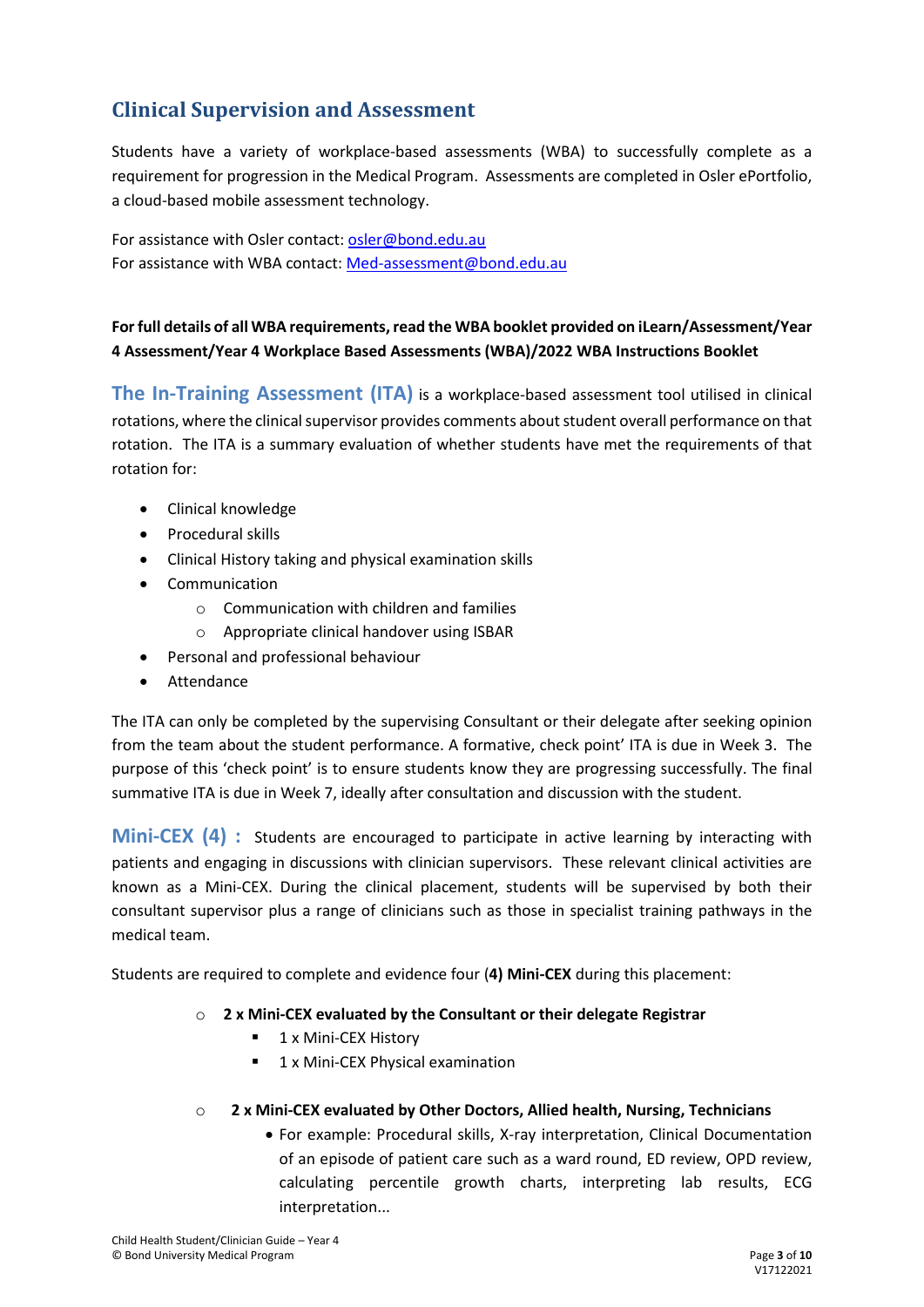The Mini-CEX has been re-designed in conjunction with Griffith University to reduce the workload of completion for supervisors – whilst enhancing personalised feedback on performance to students.

Feedback should align to that given to students at the time of the interaction.

The Global result is a trust rating scale to align our evaluation of students with future clinician decisions around Entrustable Professional Activities.

| Assessment Criteria                    |                                                                                                                                                                         |
|----------------------------------------|-------------------------------------------------------------------------------------------------------------------------------------------------------------------------|
| Location*                              |                                                                                                                                                                         |
| Select Location.                       |                                                                                                                                                                         |
| Feedback to assist student's learning: |                                                                                                                                                                         |
|                                        | Please describe the Student's Performance: what was effective and ineffective, your overall impression and any specific feedback.                                       |
| Areas of strength:*                    |                                                                                                                                                                         |
|                                        |                                                                                                                                                                         |
|                                        |                                                                                                                                                                         |
| Areas of development:*                 |                                                                                                                                                                         |
|                                        |                                                                                                                                                                         |
|                                        |                                                                                                                                                                         |
|                                        |                                                                                                                                                                         |
| Global Overall result:*                |                                                                                                                                                                         |
|                                        | O 1. Requires my assistance to complete this task safely in addition to close direct supervision                                                                        |
| task)                                  | Q 2. Requires direct supervision (I need to be present with the student to observe the interaction and review the                                                       |
|                                        | O 3. Requires proximal supervision (I need to be in an adjacent room or on the same ward as the student and be<br>able to provide immediate or detailed review of task) |
|                                        | O 4. Requires minimal supervision (I need to be in the same building as the student and easily contactable)                                                             |
|                                        |                                                                                                                                                                         |

#### Patient Logs: Students are asked to log ~3

patients per week / 20 per rotation to evidence the breadth of their engagement with patients on rotation. Supervisors may utilise student logs to:

- o Evaluate student participation on placements to support ITA completion
- o Incorporate patient logs in learning activities
- o Identify opportunities for evaluation of a Mini-CEX

**Clerked Case:** Students will submit and present one (1) formal Clerked Case per placement. Students will take a history, examine a patient, then complete and submit a written Clerked Case which they will also present in W7 to their supervisor. Evaluation of the Clerked case incorporates three components: the written submission, ability to reference current literature to the patient case and student oral presentations.

#### **This activity is designed for students to:**

- o Practice the skill of concise and relevant documentation
- o Develop their ability to articulate clinically relevant patient information in both Oral and Written formats
- $\circ$  Guide their deeper clinical understanding of core conditions, including management options
- o Develop their clinical reasoning their ability to formulate a diagnosis from the History and Physical examination, supported by specific tests

#### **Process of Clerked Case Completion:**

- 1. We ask the student to spend time with a patient sufficient to take a full history and examination and extract the relevant findings.
- 2. ~ W5: Students then concisely document their findings and write a problem list and care plan, including a GP letter, with reference to the literature in support of their clinical decision-making:
	- a. This document is submitted to Osler and an assessment is assigned to you.
- 3. 1000 word maximum with 250-word abstract
- 4.  $\sim$  W6/7 the student presents the patient case to you orally and answers your questions, enabling you to evaluate their clinical reasoning.
- 5. Students will need guidance on when to present their clerked case orally to you, their supervisor.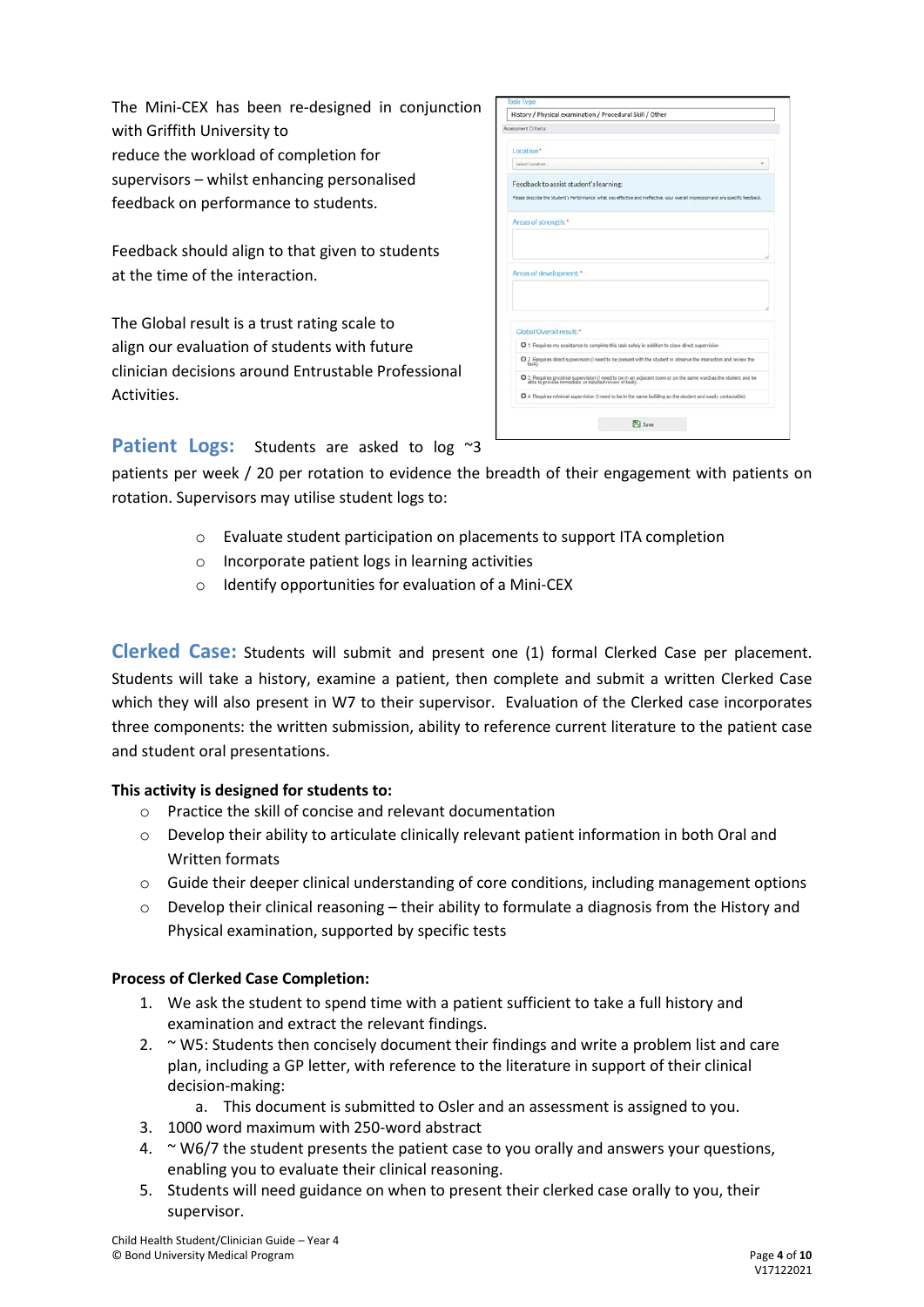- 6. You are encouraged to ask questions at any time in the presentation about the case and how students arrived at their diagnosis/management plan, for example:
	- a. Explain their rationale for each step in the clinical reasoning process
	- b. Explain the mechanism of action or pathophysiology of the condition
	- c. Ask them to identify red flags or co-morbidities
- 7. You may determine the format required for the presentation:
	- a. You may wish students to present a power point presentation
	- b. You may wish to do the oral in front of peers for group learning
	- c. It can be done in front of the patient at the bedside
- 8. Once the student has presented, please complete the assessment in Osler ePortfolio
- 9. W7: The Osler ePortfolio assessment is due on Friday Wk7, the last day of the rotation

#### **The evaluation of the Clerked Case** will be

based on performance in the following 3 domains:

- o Research, analysis, and connection of Literature to the case
- o Organisation and content of written work
- o Quality of Oral presentation

#### **The Global assessment (overall result) is one of the following:**

- $\Box$  Not yet at expected level (Fail)
- □ At expected level (Pass)
- Excellent Above expected level

#### **Procedural Skills:**

Bond Medical Students are required to complete the following procedural Skills on patients by the completion of their Phase 2 placements to graduate. Nine skills are to be completed on patients under guided supervision whilst 5 procedures are theory-only modules to support skills development. A wide range of health professionals can evaluate skills competency, including doctors, nurses, allied health, and hospital technicians.

| #              | <b>Required Procedural Skill Activities</b> |                      |
|----------------|---------------------------------------------|----------------------|
| 1              | In-dwelling Catheter                        |                      |
| $\overline{2}$ | <b>IV Cannulation</b>                       |                      |
| 3              | Suturing                                    |                      |
| 4              | IM injection                                |                      |
| 5              | SC injection                                |                      |
| 6              | <b>ECG</b>                                  |                      |
| 7              | Venepuncture (venous blood sample)          |                      |
| 8              | <b>Blood Culture Sampling</b>               |                      |
| 9              | Sterile wash hand, gown, and glove          |                      |
| 10             | <b>Examination of ICU patient</b>           | - Theory Module only |
| 11             | <b>Blood Gas Analysis</b>                   | - Theory Module only |
| 12             | <b>Chest X-ray Interpretation</b>           | - Theory Module only |
| 13             | <b>Pulse Oximetry</b>                       | - Theory Module only |
| 14             | <b>PPE</b>                                  | - Theory Module only |

| Research, analysis and connection of literature to the case* |  |
|--------------------------------------------------------------|--|
| O Not yet at expected level                                  |  |
| At expected level                                            |  |
| Excellent - Above expected level                             |  |
| Organisation and content of written work*                    |  |
| O Not yet at expected level                                  |  |
| O At expected level                                          |  |
| <b>O</b> Excellent - Above expected level                    |  |
| Quality of Oral Presentation*                                |  |
| O Not yet at expected level                                  |  |
| O At expected level                                          |  |
| D Excellent - Above expected level                           |  |
| Overall Result*                                              |  |
| O Not yet at expected Level                                  |  |
| O At expected Level                                          |  |
|                                                              |  |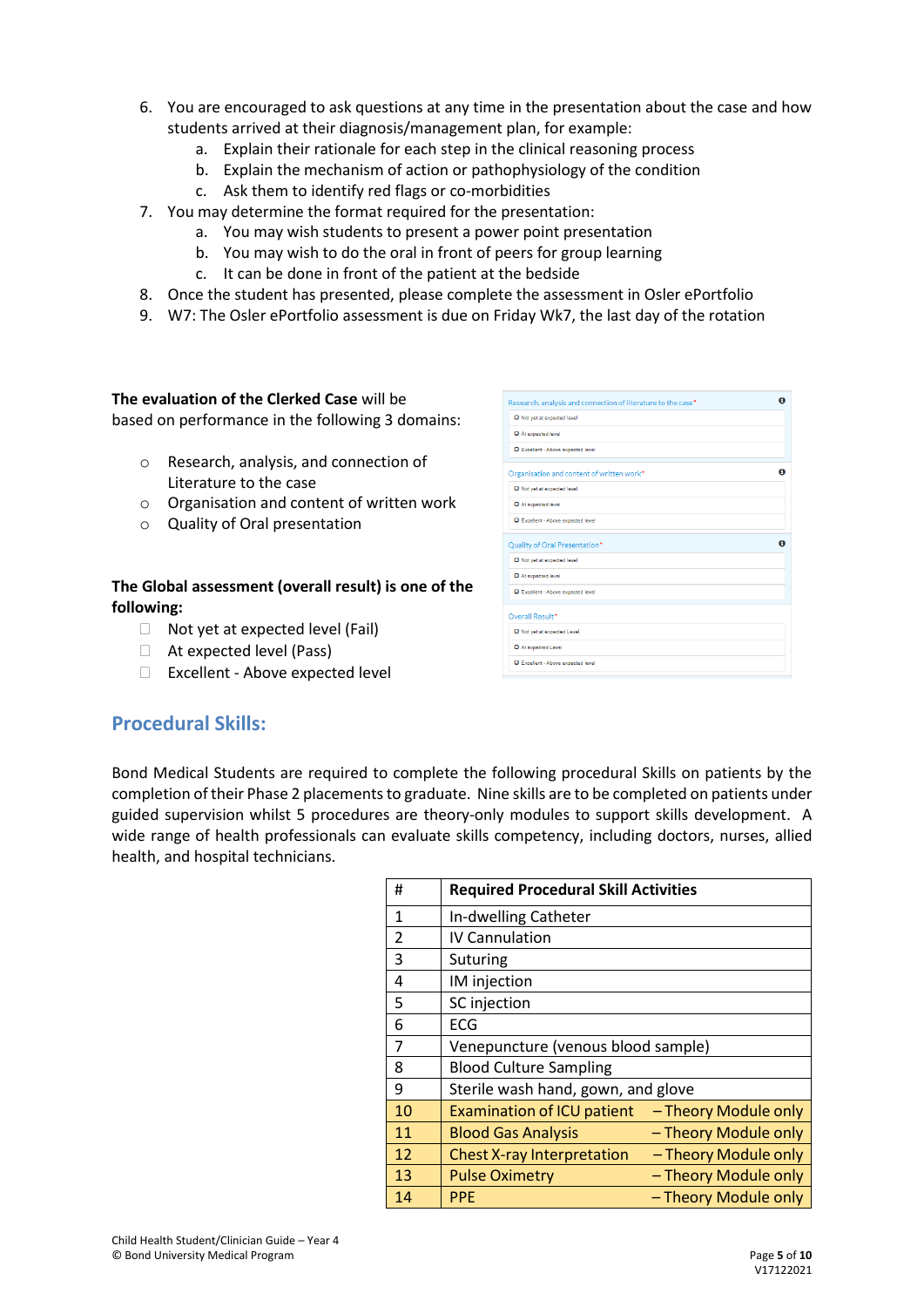Evaluation of student procedural skills performance is based on an Entrustability Rating Scale:

- Trust Level 1. Requires physician assistance / direct instruction
- Trust Level 2. Requires significant supervisor input
- Trust Level 3. Performs independently but requires direct supervision
- Trust Level 4. Safe to perform independently (supervision immediately available)

## **Core Topics for Child Health Rotation**

Formal educational sessions are conducted every week throughout the clinical rotation to reinforce and enhance student learning. These sessions may vary throughout the placement.

*You may not have the ability to see a child with one of these conditions in your rotation but realise that these are common paediatric scenarios that you will encounter in your clinical life when looking after paediatric patients and are topics that are often incorporated in exams.* 

*Take the opportunity to read about and develop and approach to each of these conditions Your supervisor/s may be available to help refine your understanding if you have specific questions.*

| Cardiology                                            | Congenital Heart Disease $\Box$                                                                                                                                                                       |
|-------------------------------------------------------|-------------------------------------------------------------------------------------------------------------------------------------------------------------------------------------------------------|
|                                                       | Heart Failure <sup>[1]</sup>                                                                                                                                                                          |
| <b>Child Maltreatment &amp;</b><br><b>Neglect</b>     | Presentation of Physical Abuse □<br>Investigation of suspected physical abuse $\Box$<br>Understanding Complex families $\Box$                                                                         |
| Development                                           | ASD ADHD □                                                                                                                                                                                            |
|                                                       | Developmental Delay□<br>Normal Childhood development □                                                                                                                                                |
| Ears, Nose, Throat                                    | Middle Ear Disease □                                                                                                                                                                                  |
| <b>Endocrine</b>                                      | Hypothyroidism □                                                                                                                                                                                      |
|                                                       | Type 1 Diabetes Mellitus □                                                                                                                                                                            |
|                                                       | Hypoglycaemia □                                                                                                                                                                                       |
| <b>Fever, Sepsis and Infectious</b><br><b>Disease</b> | Common childhood viral infections $\Box$<br>Gastroenteritis $\square$<br>Respiratory tract infection-e.g. croup, bronchiolitis,<br>pneumonia o                                                        |
|                                                       | Serious bacterial infections- e.g. Meningitis $\Box$<br>Urinary Tract Infections $\square$                                                                                                            |
| Gastroenterology                                      | Chronic Constipation □<br>Gastro-oesophageal Reflux □<br>Ulcerative colitis/Crohns disease □<br>Faltering growth $\Box$                                                                               |
| <b>Immunisation</b>                                   | Attendance at an immunisation clinic with community<br>nurses $\Box$                                                                                                                                  |
| <b>Neurology</b>                                      | Cerebral Palsy □<br>Febrile Seizures of<br>Seizures and Epilepsy $\Box$<br>Meningitis/Encephalitis $\square$<br>Occupational and Physiotherapy for children with<br>neurological conditions $\square$ |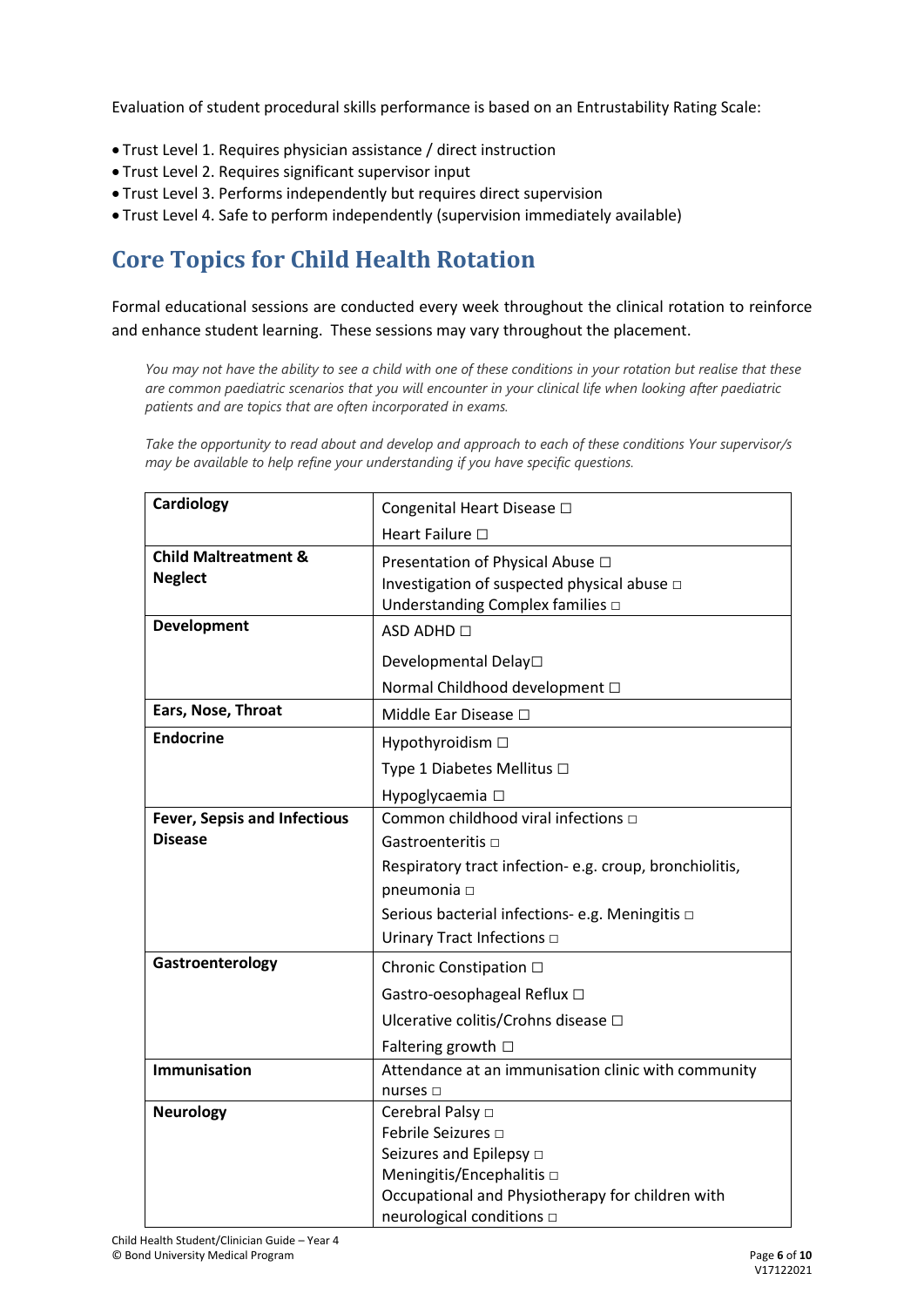| <b>Newborn</b>                  | The baby check $\Box$                       |
|---------------------------------|---------------------------------------------|
|                                 | Common congenital anomalies and genetically |
|                                 |                                             |
|                                 | Hypoxic ischaemic encephalopathy $\Box$     |
|                                 | Infection $\Box$                            |
|                                 | Jaundice D                                  |
|                                 | Nutrition, feeding and growth □             |
|                                 | Respiratory distress $\Box$                 |
|                                 | Neonatal hypoglycaemia                      |
|                                 | Neonatal apnoea                             |
| <b>Nutrition and Growth</b>     | Postnatal depression (Edinburgh scoring)    |
|                                 | Failure to thrive $\Box$                    |
|                                 | Iron deficiency $\Box$                      |
| <b>Paediatric Surgery</b>       | Hydrocoele □                                |
|                                 | Inguinal Hernia □                           |
|                                 | Intussusception $\Box$                      |
|                                 | Malrotation and Volvulus $\Box$             |
|                                 | Pyloric Stenosis □                          |
|                                 | Undescended Testes □                        |
| <b>Respiratory</b>              | Asthma □                                    |
|                                 | Cystic Fibrosis □                           |
| <b>Resuscitation/Paediatric</b> | Acute asthma $\Box$                         |
| <b>Emergency</b>                | Burns $\Box$                                |
|                                 | Dehydration $\Box$                          |
|                                 | Diabetic ketoacidosis $\Box$                |
|                                 | Ingestions/poisonings $\square$             |
|                                 | Meningitis $\square$                        |
|                                 | Septic shock $\Box$                         |
|                                 | Status Epilepticus o                        |
| <b>Mental Health</b>            | Eating Disorders $\Box$                     |
|                                 | Anxiety/Depression □                        |
|                                 | Pain Amplification Syndromes □              |

## **Procedural Skills List for Child Health Rotation**

*The table below is to be used as a guide to complement learning from clinical situations and should not be viewed as a complete or exhaustive list.*

#### **Please Note**:

Students usually do not perform many procedures while on paediatrics but must demonstrate an understanding for the indications and the basics of performing paediatric procedures such as lumbar puncture, suprapubic aspiration, venepuncture, IV placement, throat culture, and urethral catheterization.

It is also an important opportunity to observe clinicians performing these investigations to improve your confidence in doing these procedures on you own (with supervision at a distance) when you are an intern.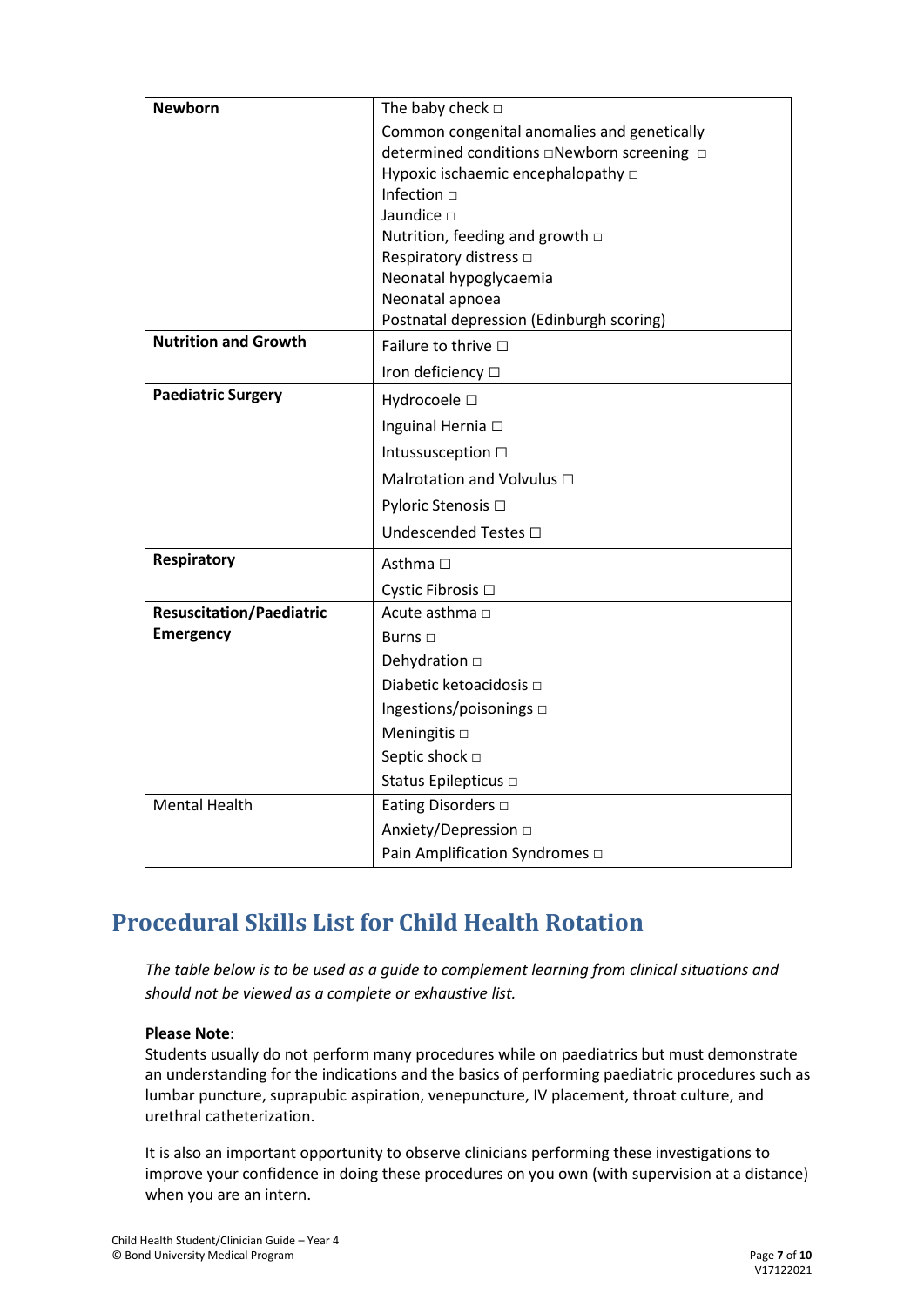| <b>Procedure</b>                                     | Students must be able to indicate reasons for ordering<br>the tests/procedure and be able to interpret |  |  |
|------------------------------------------------------|--------------------------------------------------------------------------------------------------------|--|--|
| Cardiology                                           | Blood pressure □                                                                                       |  |  |
|                                                      | $CXR\Box$                                                                                              |  |  |
|                                                      | $ECG$ $\square$                                                                                        |  |  |
| <b>Child Maltreatment</b>                            | Coagulation studies $\Box$                                                                             |  |  |
|                                                      | Eye review $\square$                                                                                   |  |  |
|                                                      | Head imaging $\square$                                                                                 |  |  |
|                                                      | Skeletal survey □                                                                                      |  |  |
| Development                                          | Chromosomal analysis □                                                                                 |  |  |
|                                                      | Fragile X screen □                                                                                     |  |  |
|                                                      | Hearing tests $\square$                                                                                |  |  |
|                                                      | Psychometric testing □                                                                                 |  |  |
|                                                      | Thyroid function tests □                                                                               |  |  |
| <b>Ear, Nose and Throat</b>                          | Hearing tests $\square$                                                                                |  |  |
|                                                      | Tympanometry □                                                                                         |  |  |
| <b>Endocrine</b>                                     | Fasting blood glucose □                                                                                |  |  |
|                                                      | Glucose tolerance test □                                                                               |  |  |
|                                                      | Gonadal hormone levels (including androgens) $\Box$                                                    |  |  |
|                                                      | HbA1c □                                                                                                |  |  |
|                                                      | Thyroid function test □                                                                                |  |  |
| <b>Fever Sepsis and Infectious</b><br><b>Disease</b> | Blood culture $\Box$                                                                                   |  |  |
|                                                      | C reactive protein □                                                                                   |  |  |
|                                                      | Chest X ray $\Box$                                                                                     |  |  |
|                                                      | Full blood count □                                                                                     |  |  |
|                                                      | Lumbar puncture □                                                                                      |  |  |
|                                                      | Stool - microscopy, culture, sensitivity □                                                             |  |  |
|                                                      | Urinalysis - microscopy, culture, sensitivity $\Box$                                                   |  |  |
|                                                      | Viral serology □                                                                                       |  |  |
| Gastroenterology                                     | Endoscopy □                                                                                            |  |  |
|                                                      | Investigation of faltering growth and malabsorption $\Box$                                             |  |  |
| <b>Neurology</b>                                     | Blood glucose Serum electrolytes □                                                                     |  |  |
|                                                      | Head imaging $\square$                                                                                 |  |  |
|                                                      | Indications of MRI/CT/EEG and basic ability re scans $\Box$                                            |  |  |
|                                                      | Spine imaging $\square$                                                                                |  |  |
| <b>Nutrition and Growth</b>                          | Full blood count □                                                                                     |  |  |
|                                                      | Iron studies $\Box$                                                                                    |  |  |
|                                                      | Thyroid function tests □                                                                               |  |  |
| <b>Respiratory</b>                                   | Atopy testing □                                                                                        |  |  |
|                                                      | Lung function tests □                                                                                  |  |  |
|                                                      | Pulse oximetry □                                                                                       |  |  |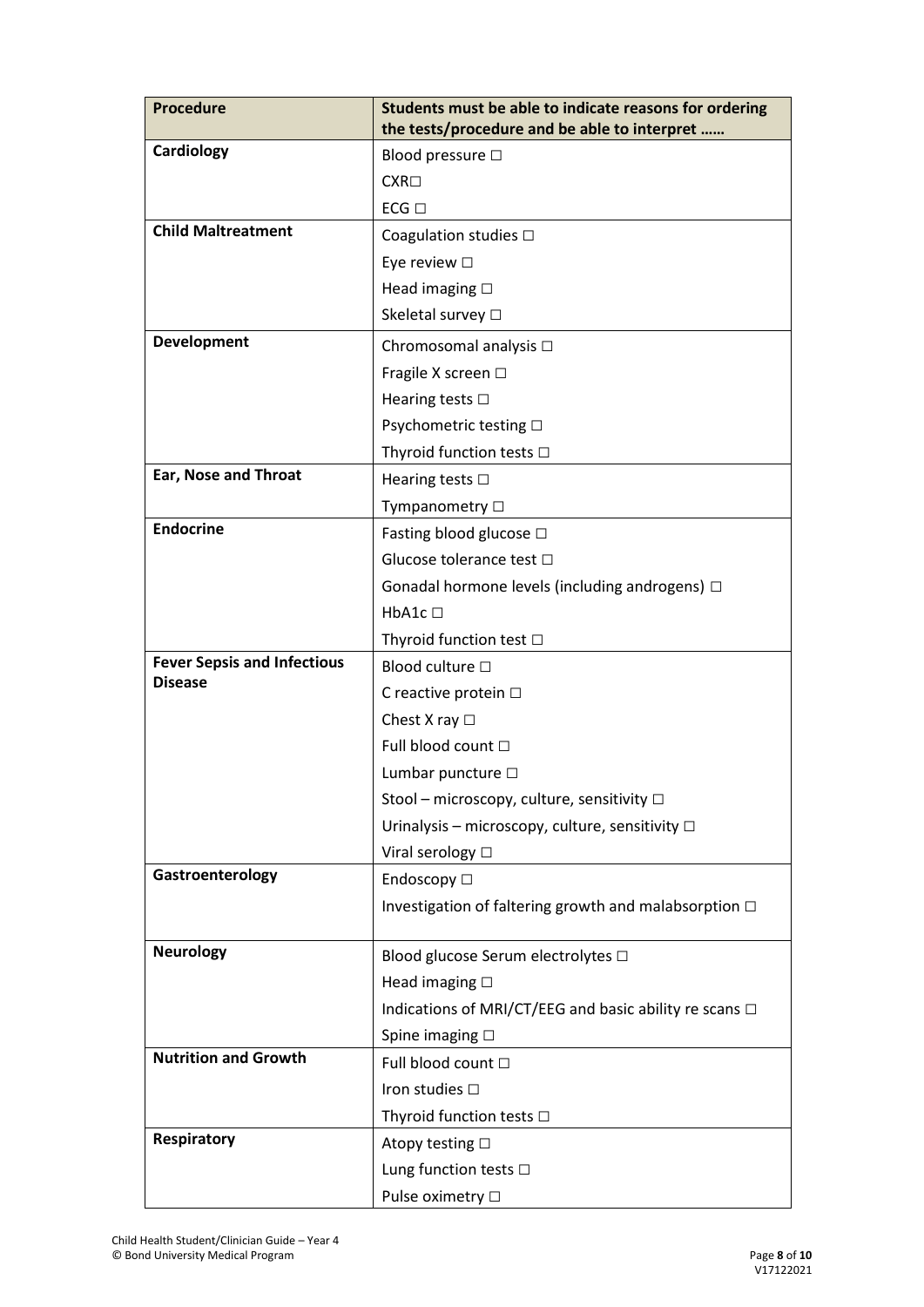| Procedure | Students must be able to indicate reasons for ordering<br>the tests/procedure and be able to interpret |  |  |
|-----------|--------------------------------------------------------------------------------------------------------|--|--|
|           | Serum electrolytes $\square$                                                                           |  |  |
|           | Skin sweat test $\square$                                                                              |  |  |

### **Appendix 1 MEDI71-YR4: Core Clinical Practice**

**MEDI71-YR4 Core Clinical Practice A, B and C**

- 1. Science and Scholarship: The medical graduate as scientist and scholar
- 2. Clinical Practice: The medical graduate as practitioner
- 3. Health and Society: The medical graduate as a health advocate
- 4. Professionalism and Leadership: The medical graduate as a professional and leader

The Australian Medical Council's Graduate Outcome Statements are organised into four domains. Within this subject, the framework mapped to the learning outcomes are: Science and Scholarship Domain (learning outcomes 1-3), Clinical Practice Domain (learning outcomes 4-11), Health and Society Domain (learning outcomes 12-15) and Professionalism and Leadership Domain (learning outcomes 16-21).

| Year 4<br>LO <sub>S</sub> | 2022          | <b>Description</b><br>On successful completion of this program the learner will be able to:                                                                                                                                                            | <b>PLO</b> | <b>AMC</b>                                      |
|---------------------------|---------------|--------------------------------------------------------------------------------------------------------------------------------------------------------------------------------------------------------------------------------------------------------|------------|-------------------------------------------------|
| 01                        | <b>Y4SS01</b> | Apply current medical and scientific knowledge to individual patients, populations and<br>health systems.                                                                                                                                              | 01         | 1.1, 1.2, 1.2,<br>1.3, 1.4                      |
| 02                        | Y4SS02        | Integrate evidence based and environmentally sustainable health care practice in<br>patient care and research methodology.                                                                                                                             | 02         | 1.5, 1.6, 2.7                                   |
| 03                        | Y4SS03        | Commence MD Project and collect evidence in MD portfolio.                                                                                                                                                                                              | 03         | 1.1, 1.5, 1.6,<br>3.3, 4.9                      |
| 04                        |               | Y4CP01 Demonstrate cognitive, technical and interpretive skills in undertaking an accurate,<br>detailed system-focussed history from a range of patients within a variety of clinical<br>settings.                                                     | 04         | 2.2                                             |
| 05                        |               | Y4CP02 Perform an accurate and complete physical examination on any body system including<br>a mental state examination.                                                                                                                               | 05         | 2.3                                             |
| 06                        |               | Y4CP03 Use knowledge of common conditions, the patient history and physical examination<br>findings, and clinical data, to undertake clinical reasoning and formulate probable and<br>differential diagnoses.                                          | 06         | 2.2, 2.3, 2.4,<br>2.7, 2.8, 2.10                |
| 07                        |               | Y4CP04 Recognise deteriorating and critically unwell patients who require immediate care and<br>act appropriately.                                                                                                                                     | 07         | 2.12                                            |
| 08                        |               | Y4CP05 Safely perform a range of common procedures relevant to the rotation.                                                                                                                                                                           | 08         | 2.6, 2.11, 2.14                                 |
| 09                        |               | Y4CP06 Safely apply the principles of "quality use of medicines" in an environmentally<br>sustainable way relevant to the rotation.                                                                                                                    | 09         | 2.6, 2.7                                        |
| 10                        |               | Y4CP07 In consultation with their supervisors, select and justify common investigations, based<br>on the pathological basis of disease, utility, safety, cost-effectiveness, sustainability and<br>resource stewardship and interpret their results.   | 10         | 2.5, 3.7                                        |
| 11                        |               | Y4CP08 Formulate an initial management plan in consultation with patients, family and carers<br>across a variety of clinical settings with consideration of psychosocial and cultural<br>aspects that may influence management.                        | 11         | 2.1, 2.7, 2.9,<br>2.13, 2.14,<br>2.15, 3.2, 3.4 |
| 12                        |               | Y4HS01 Using evidence from behavioural science and population health research, integrate<br>prevention, early detection, health maintenance and chronic disease management into<br>clinical practice.                                                  | 12         | 1.6, 2.10, 3.5                                  |
| 13                        |               | Y4HS02 Discuss and critically reflect on the diversity of populations regarding health issues<br>applicable to the relevant unique historical, social and cultural contexts in the clinical<br>and community settings including First Nations peoples. | 13         | 3.1, 3.2, 3.4,<br>3.5, 3.8, 3.9                 |